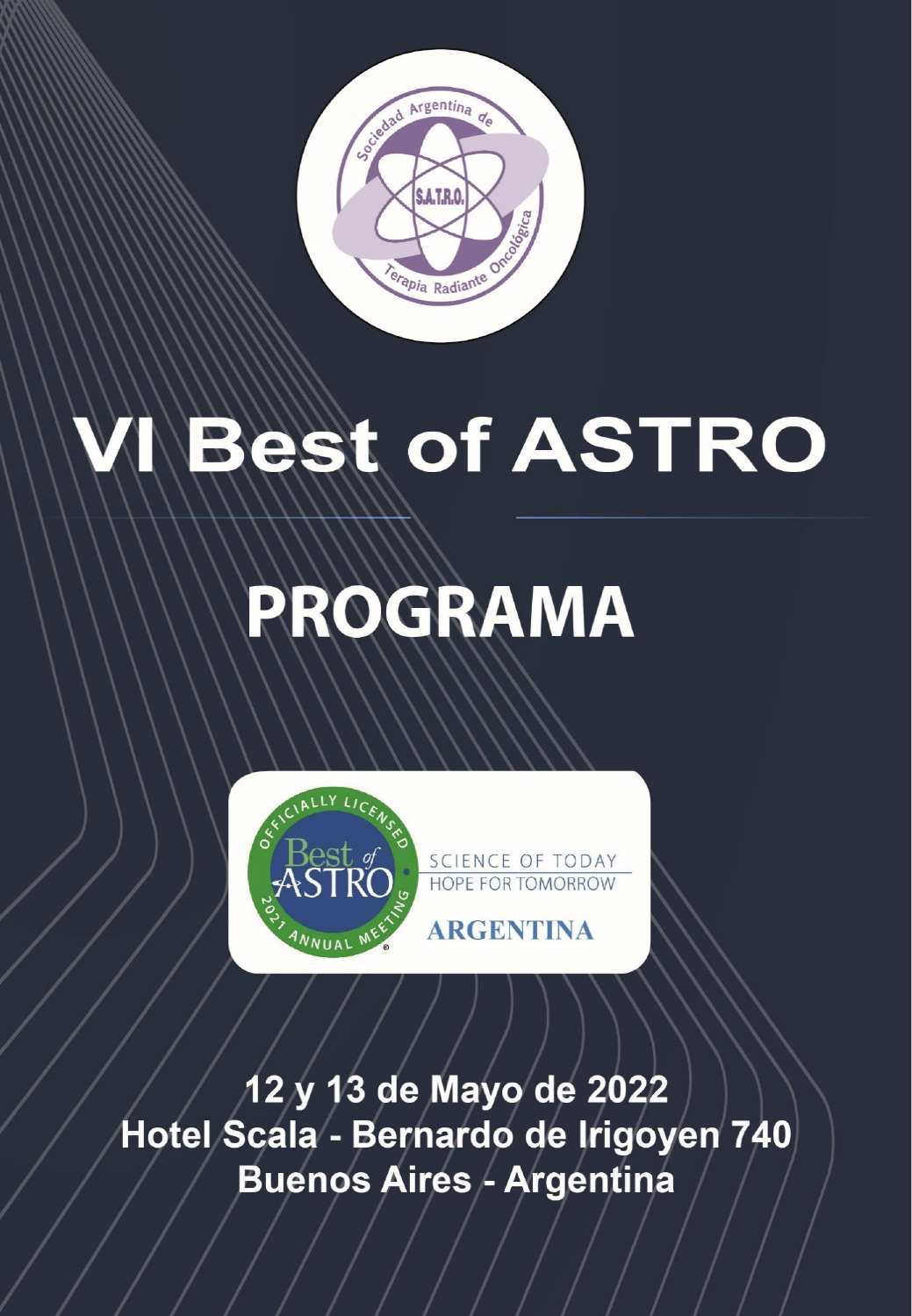

**Este evento se realiza con licencia de American Society of Radiation Oncology "ASTRO" con el objetivo de difundir los trabajos con mejor puntuación del ASTRO Annual Meeting del año 2021, October 24 – 27, Chicago, USA**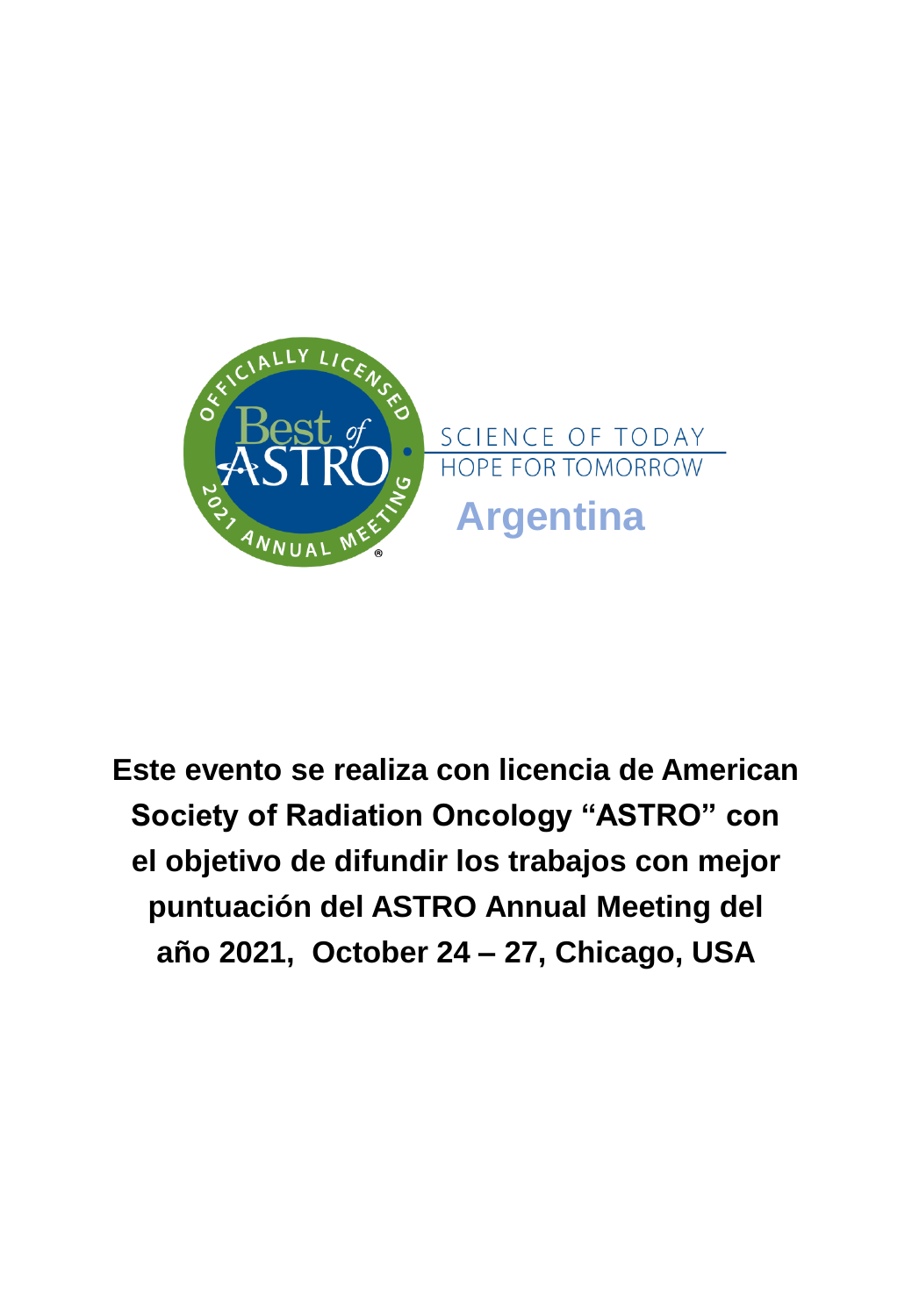### **Comisión Directiva 2020 - 2022**

**Presidente** Dr. Gustavo Ferraris

**Vicepresidente** Dra. Verónica Vázquez Balcarce

**Secretario General** Dra. María Fernanda Díaz Vázquez

**Secretario de Actas** Dr. José Máximo Barros

**Prosecretario** Dra. Claudia Benavento

**Tesorero** Dra. Carmen Castro

**Protesorero** Dr. Oscar Gómez Orrego

### **Vocales Titulares**

Dr. Jorge Palazzo Dra. Luisa Rafailovici Dra. Mabel Sardi Dr. Carlos Cardiello Dra. Patricia Bruno Dra. Carolina Chacón

#### **Vocales Suplentes**

Dr. Lucas Caussa Dr. Marcelo Andrade Irusta Dra. María Cecilia Coll Dr. Federico Díaz Dra. María José Girola Dra. Claudia De Angelis Dr. Carlos Donoso



### **Órgano de fiscalización Revisores de Cuentas Titulares**

Dr. Javier Otero Dr. Mauro Mattio Dra. Vanesa Krakobsky

#### **Revisor de Cuentas Suplente**

Dr. Ignacio Sisamón Dra. Luz Font

### **Comité de Ética**

Dra. Ana Mabel Martínez Dra. Estela Broda Dr. Ricardo Alva Dr. Hugo Donato

### **Comité Científico**

Dra. Luisa Rafailovici Dra. María Luisa Filomía Dra. Mabel Sardi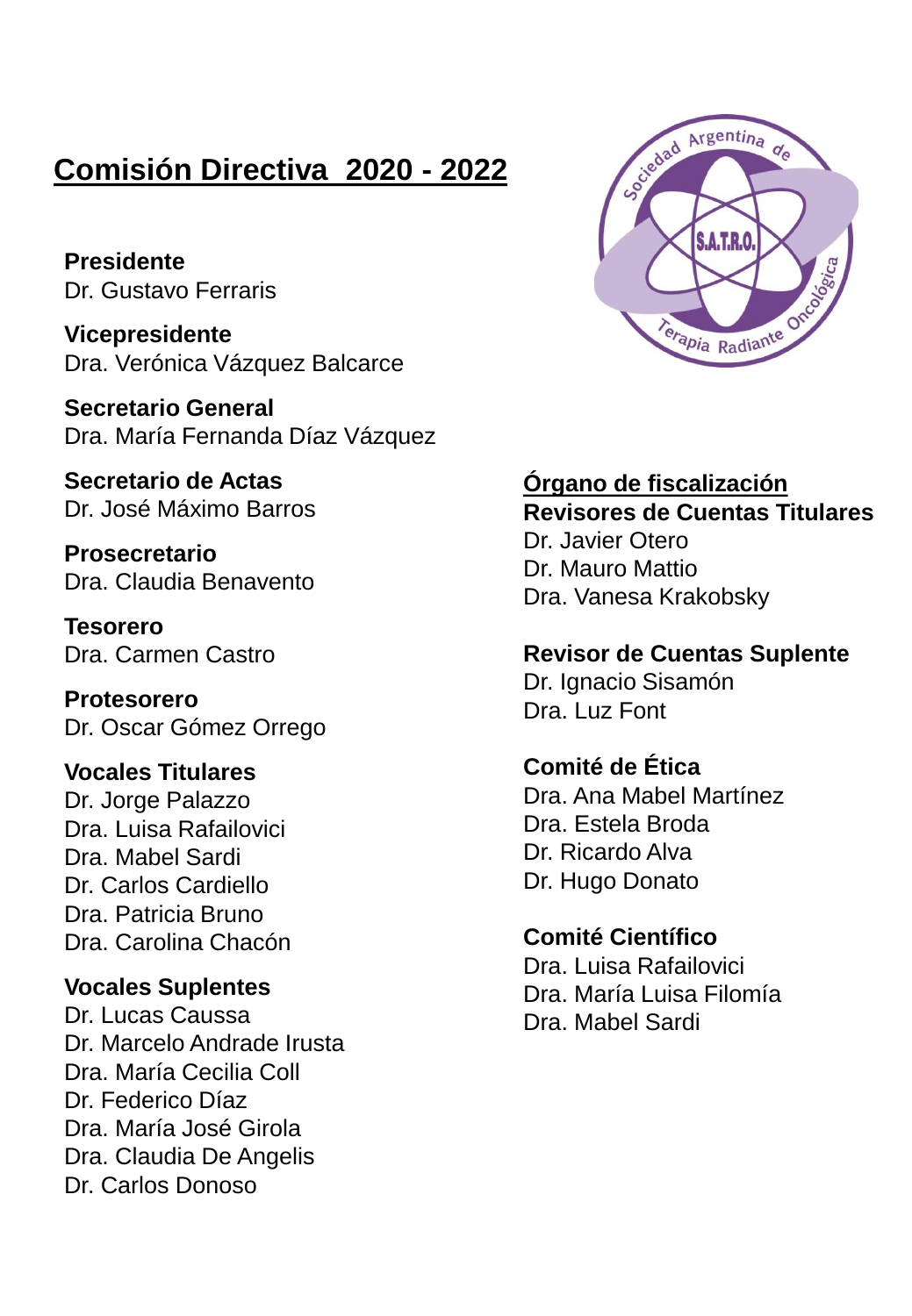# *Información General*

### *Secretaría SATRO:*

*Sra. Rosario Val* **Cel / Whatsapp:** +54911 6369-6348 **e-mail:** satro@fibertel.com.ar // xina\_arg@hotmail.com **Sitio web:** [www.satro-radioterapia.com.ar](http://www.satro-radioterapia.com.ar/) **Facebook:** Sociedad Argentina de Terapia Radiante Oncologic **Instagram:** socterapiaradiante **YouTube:** Satro Radioterapia

### *Secretaría Evento:*

*IV Eventos – Lic. Inés Vuoto* **Cel / Whatsapp:** +54911 5035-0701 **e-mail:** ines@iveventos.com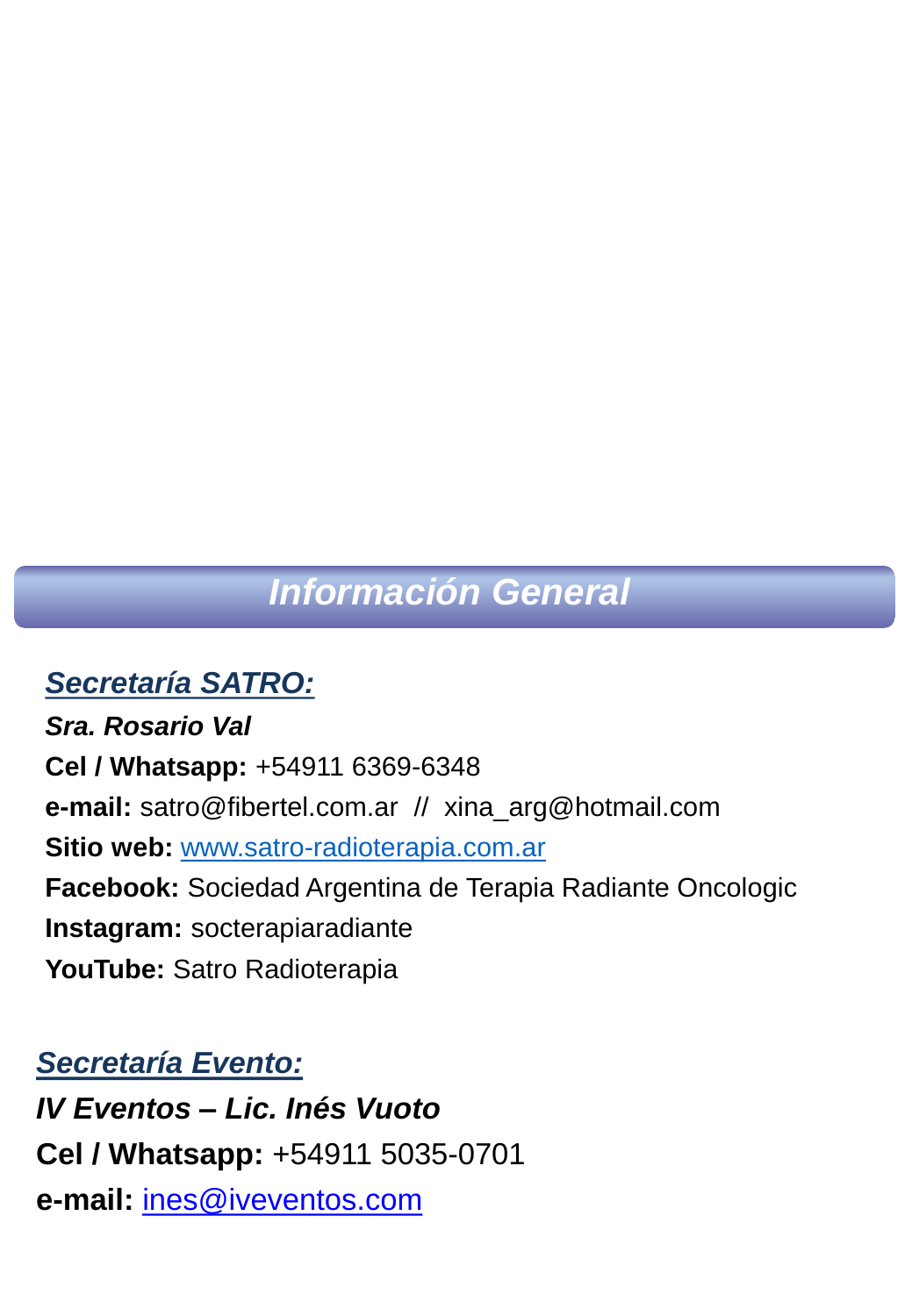# *Invitados Extranjeros*



*Dr. Felipe Couñago* **Madrid, España** Oncología Radioterápica Hospital Universitario Quirónsalud Madrid



*Dra. Ana Díaz Gavela* **Madrid, España** Oncología Radioterápica Hospital Universitario Quirónsalud Madrid



*Dr. Mauricio Luongo* **Montevideo, Uruguay** Oncólogo Radioterapeuta Centro de Oncología y Radioterapia del Litoral Director Técnico de la Clínica COR



*Dra. Marina Peña Huertas* **Madrid, España** Oncología Radioterápica Hospital Universitario Quironsalud Madrid



*Dr. Aldo Quarneti* **Montevideo, Uruguay** Profesor Titular de la Cátedra de Oncología Radioterápica, Facultad de Medicina de la Universidad del Uruguay



*Dra. Carmen Rubio* **Madrid, España** Jefe de Servicio de Oncología Radioterápica de HM Hospitales



*Dr. Gustavo Sarria* **Lima, Perú**  Sub Jefe Institucional Instituto Nacional de Enfermedades Neoplásicas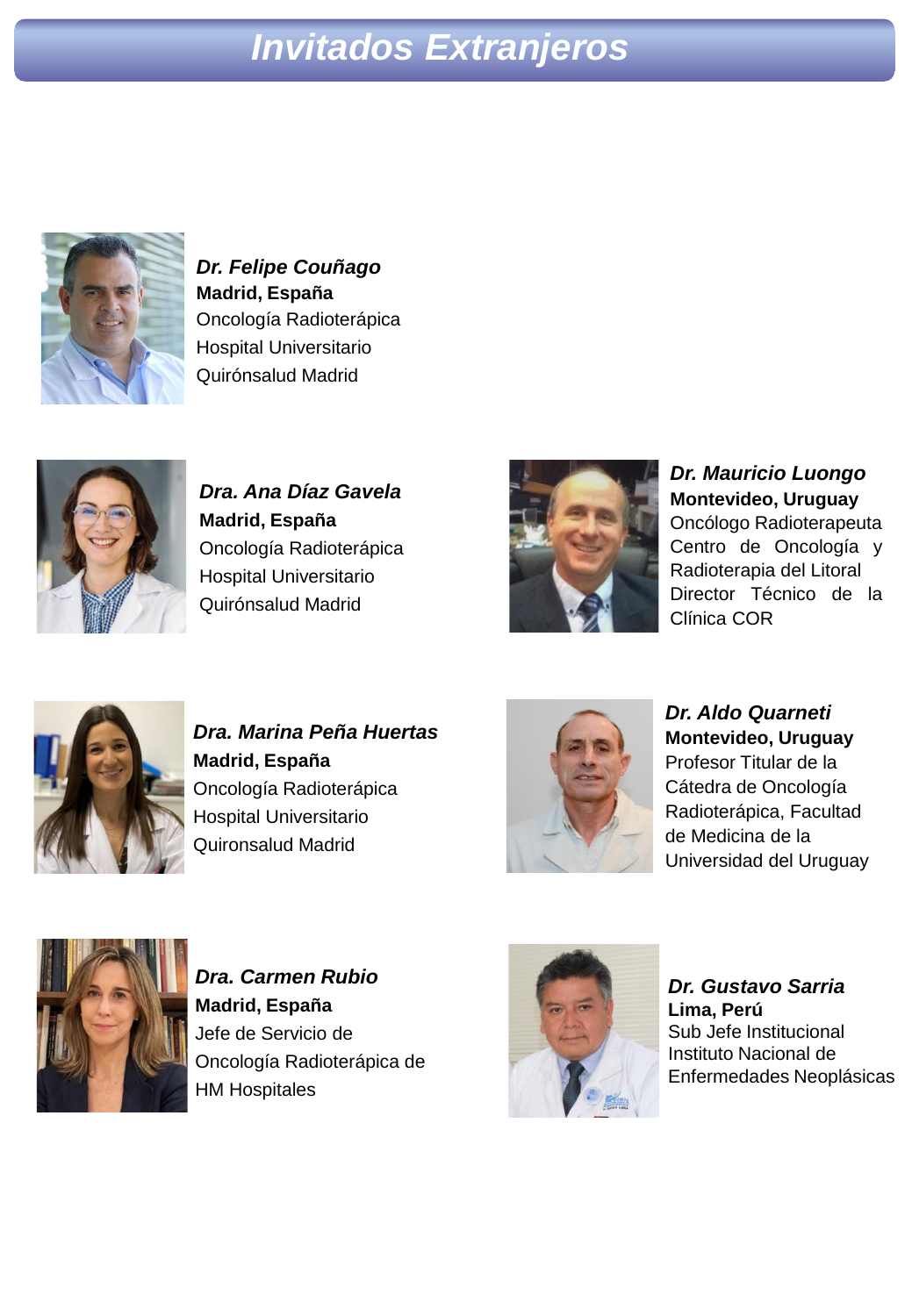*Agradecemos la Colaboración de las Siguientes Empresas*

# *SPONSORS DIAMANTE*



Distribuidor Autorizado



# *SPONSORS PLATINO*









### Distribuidor exclusivo



positioning<br>patients for life.<sup>®</sup>

# *SPONSORS ORO*

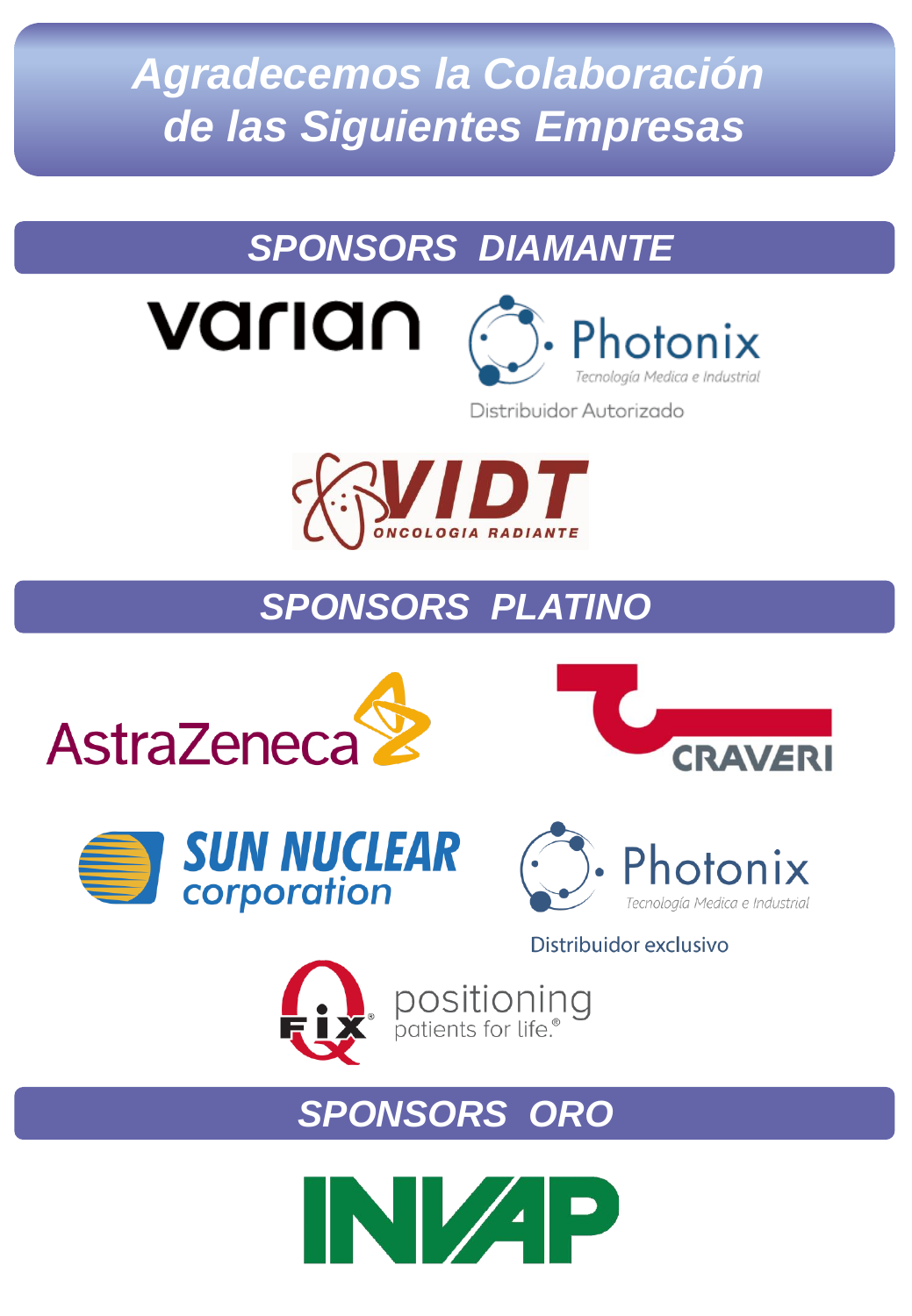### *08:00 – 15:30 hs. Acreditación*

### *09:00 – 10:15 hs. Módulo 1: Cáncer de Cabeza y Cuello*

#### **09:00 – 09:05 hs. Presidente: Dr. Jorge Palazzo, Vidt Centro Médico, Tucumán**

**Coordinador: Dr. Marcos David Pereira,**

**Instituto de Oncología Ángel Roffo, Buenos Aires**

#### **Disertantes:**

**09:05 – 09:15 hs. Dr. Carlos Alberto Cardiello, Vidt Centro Médico, Buenos Aires**

**Abstract 68: Long-term Results for MC1273, A Phase II Evaluation of De-escalated Adjuvant Radiation Therapy for Human Papillomavirus Associated Oropharyngeal Squamous Cell Carcinoma (HPV+ OPSCC)**

**Abstract 70: Randomized Phase II Study of DCE-MRI-based Dose Escalation for Poorprognosis Head and Neck Cancer**

#### **09:15 – 09:25 hs. Dra. Cecilia Coll, Instituto Privado de Radioterapia Cuyo, Mendoza**

**Abstract 74: Final Report of NRG Oncology RTOG 0022: APhase I/II Study of Conformal and Intensity Modulated Radiation for Oropharyngeal Cancer**

**Abstract 75: Surgical Drain Fluid as a Novel Liquid Biopsy Analyte to Measure Postoperative Minimal Residual Disease in HPV<sup>+</sup> Oropharyngeal Cancer**

#### **09:25 – 09:35 hs. Dr. Diego Fernández, Centro de Radioterapia Dean Funes, Córdoba**

**Abstract 71: Development of a hypoxia-immune prognostic classifier for head-and-neck cancer patients undergoing radiotherapy – results from a prospective imaging trial**

**Abstract 72: A Randomized Controlled Trial of Reirradiation Using Diffusion-weighted MRI Guided Dose-painting versus CT-based Radiotherapy for Locally Recurrent T3 to T4 Nasopharyngeal Carcinoma**

#### **09:35 – 09:45 hs. Dr. Emilio Astiz, CEDITRA, Buenos Aires**

**Abstract 69: Randomized Phase III, Double-Blind, Placebo-Controlled Study of Prophylactic Gabapentin for the Reduction of Radiation Therapy-Induced Pain During the Treatment of Oropharyngeal Squamous Cell Carcinoma**

**Abstract 77: Association of Pathologic Nodal Metastasis Count with Oncologic Outcomes in Head and Neck Cancer: A Secondary Analysis of RTOG 9501, RTOG 0234, and EORTC 22931**

#### **09:45 – 10:15 hs. Mesa de Discusión:**

#### **Coordinador: Dr. David Pereira (RT)**

**Panelistas:** Dr. Jorge Palazzo **(RT),** Dr. Carlos Cardiello **(RT)**, Dra. Cecilia Coll **(RT),**

- Dr. Diego Fernández **(RT)**, Dr. Emilio Astiz **(RT)**
- Dr. Federico Cayol, **(Oncología Clínica),** Hospital Italiano, Buenos Aires

Dr. Alejandro Yanzon **(Cirugía),** Hospital Italiano, Buenos Aires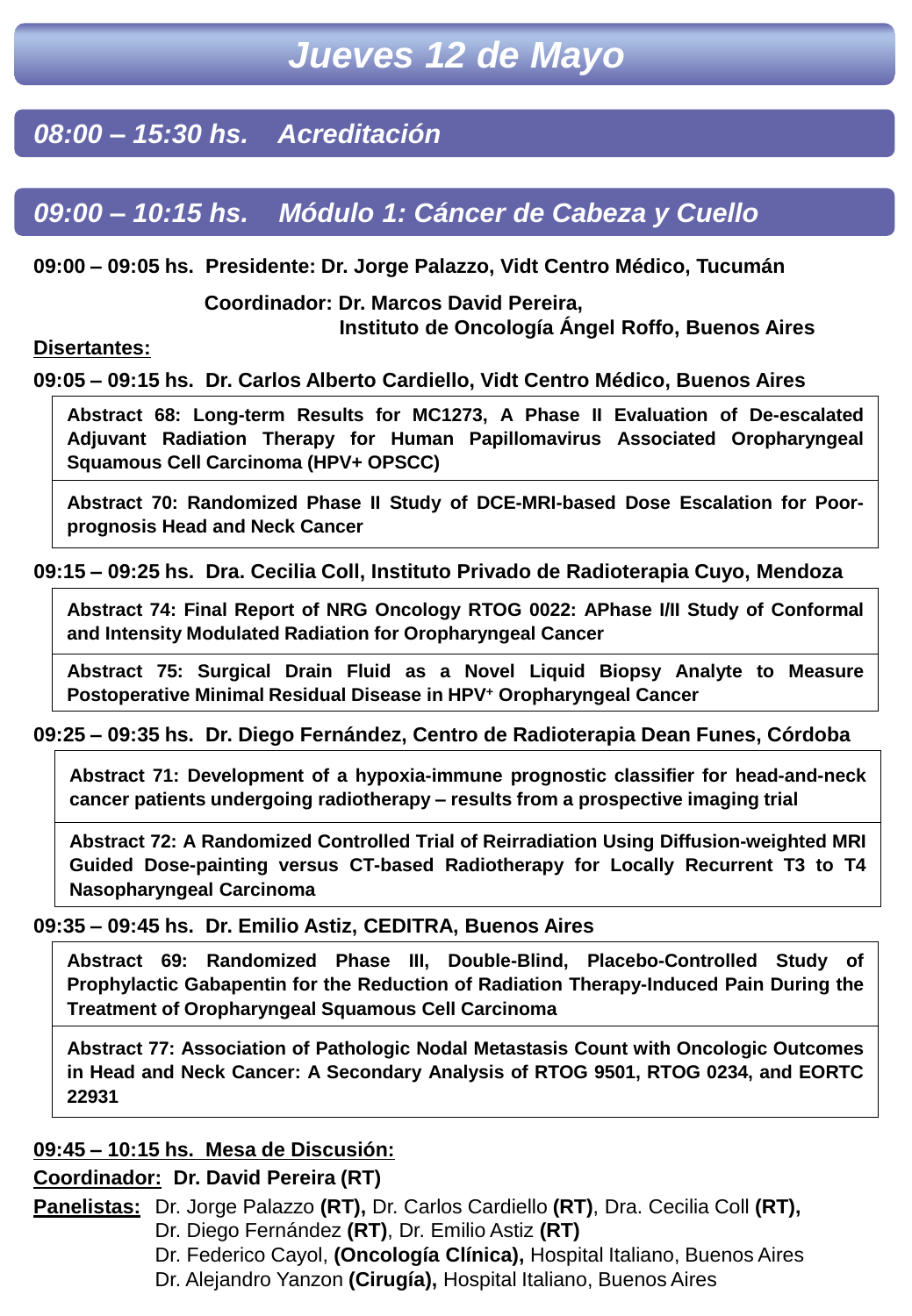*10:15 – 10:45 hs. - Inauguración VI Best of ASTRO*

**Dr. Gustavo Ferraris, Presidente SATRO**

**Prof. Dr. Miguel Galmés, Presidente Asociación Médica Argentina**

*- Reconocimiento SATRO a la trayectoria*

*10:45 – 11:20 hs. Intervalo Café*

*11:20 – 11:50 hs. Sesión Presidencial*

*12:00 – 12:30 hs. SIMPOSIO ASTRAZENECA*

*12:30 – 13:30 hs. Intervalo Almuerzo*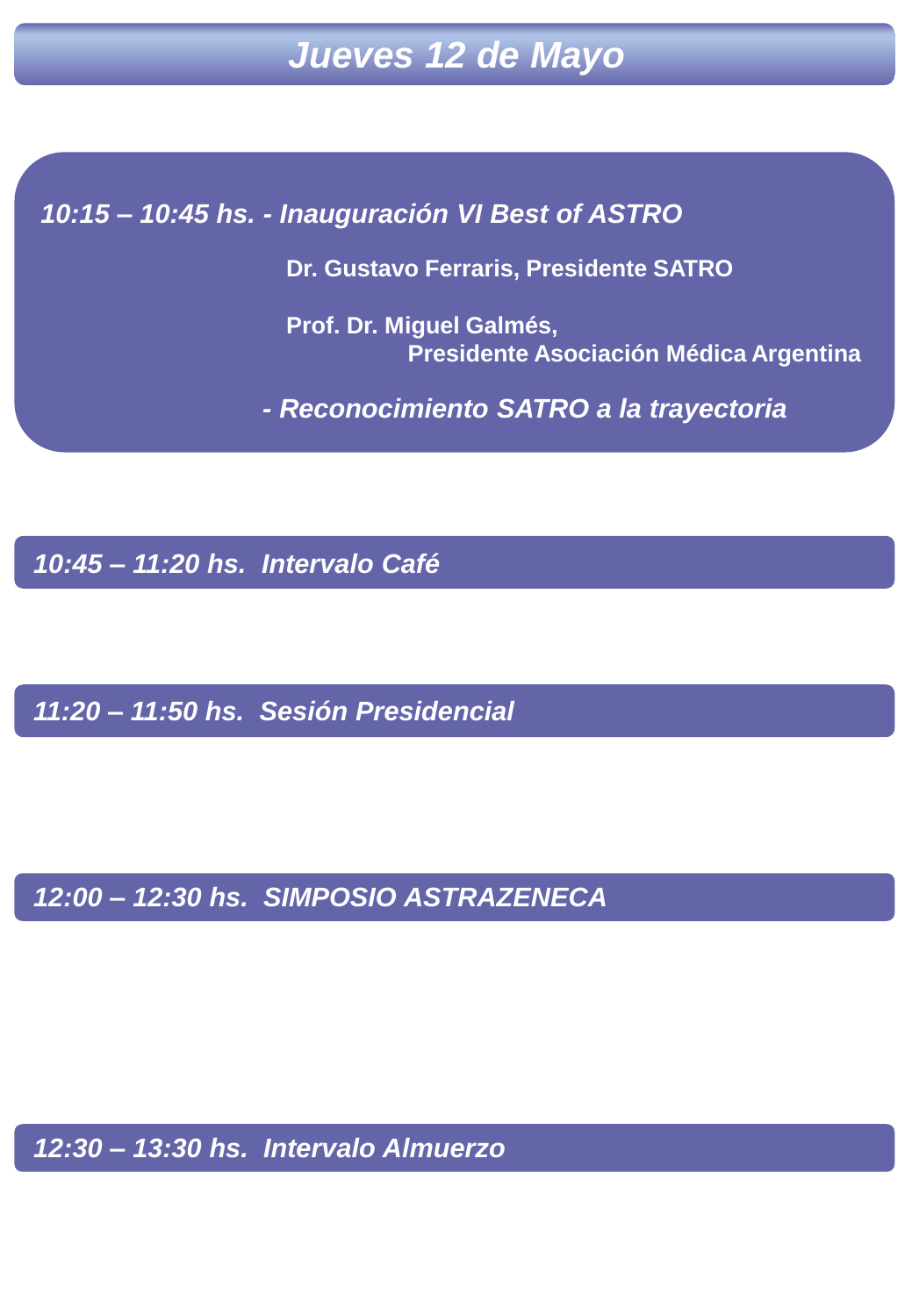### *13:30 – 14:35 hs. Módulo 2: Cáncer de Pulmón*

**13:30 – 13:35 hs. Presidente: Dra. Berta Roth, CEMIC, Buenos Aires**

**Coordinador: Dr. Aldo Quarneti, Hospital Pereira Rossell, Montevideo, Uruguay**

**Disertantes:**

**13:35 – 13:45 hs. Dr. Pablo Andrada, Hospital Alemán, Buenos Aires**

**Abstract 98: Pembrolizumab plus platinum chemotherapy and radiotherapy for unresectable, locally advanced, stage 3 NSCLC: KEYNOTE-799**

**Abstract 99: Prospective Phase I/II Study of Radiation and Chemotherapy with Ipilimumab followed by Nivolumab for Patients with Stage III Unresectable NSCLC**

**13:45 – 13:55 hs. Dra. Andrea Pozo, Hospital Alemán, Buenos Aires**

**Abstract 100: A randomised phase 2 trial of nivolumab and stereotactic ablative body radiotherapy (SABR) in advanced non-small cell lung cancer, progressing after first or second line chemotherapy (NIVORAD)**

**Abstract 101: Mature Outcomes of 61.2 Gy Concomitant Boost (CB) Thoracic Radiotherapy (TRT) in Limited Stage Small Cell Lung Cancer (LSCLC): CALGB 30610 (Alliance) / RTOG 0538**

**13:55 – 14:05 hs. Dr. Pablo Converso, Vidt Centro Médico, Buenos Aires**

**Abstract 102: A Phase II Trial of Primary Tumor SBRT Boost Prior to Concurrent Chemoradiation for Locally-Advanced Non-Small Cell Lung Cancer (LA-NSCLC)**

**Abstract 106: Prospective Evaluation of Stereotactic Body Radiotherapy and Immunotherapy for Mediastinal and Hilar Lymph Node Metastases**

#### **14:05 – 14:35 hs. Mesa de Discusión:**

#### **Coordinador: Dr. Aldo Quarneti (RT)**

**Panelistas:** Dra. Berta Roth **(RT),** Dr. Pablo Andrada **(RT),** Dra. Andrea Pozo **(RT),** Dr. Pablo Converso **(RT)**

Dr. Felipe Couñago, **Oncólogía Radioterápica**,

Hospital Universitario Quirónsalud, Madrid, España Dr. Claudio Martín, **Oncología Clínica,** Instituto Alexander Fleming, Bs. As..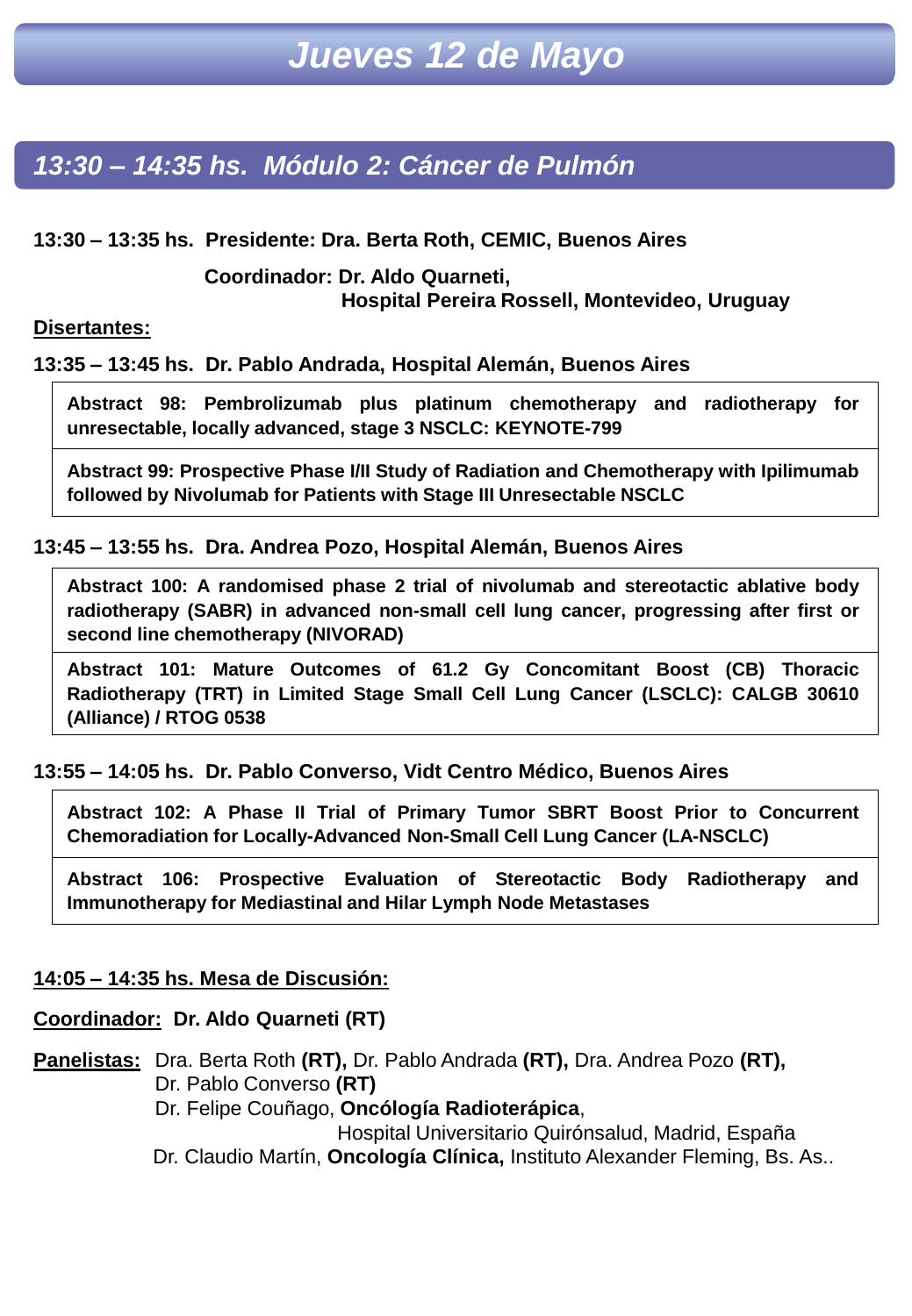### *14:35 – 15:50 hs. Módulo 3: Cáncer Genitourinario*

**14:35 – 14:40 hs. Presidente: Dra. Carmen Castro, Hospital Alemán, Buenos Aires**

**Coordinadora: Dra. Carolina Chacón, Instituto Alexander Fleming, B. A.**

#### **Disertantes:**

**14:40 – 14:50 hs. Dr. Sergio Quiceno, Vidt Centro Médico, Buenos Aires**

**Abstract 48: Primary Endpoint Analysis of a Randomized Phase III Trial of Hypofractionated versus Conventional Post-Prostatectomy Radiotherapy: NRG Oncology GU003**

**Abstract 49: Dose Escalated Radiotherapy Alone or in Combination with Short-Term Androgen Suppression for Intermediate Risk Prostate Cancer: Outcomes from the NRG Oncology/RTOG 0815 Randomized Trial**

**14:50 – 15:00 hs. Dra. Beatriz Mazza, Centro de Radioterapia Gral. San Martín, Bs. As.**

**Abstract 50: 10-Year Results of a Phase III Randomized Trial of High-Dose Radiotherapy and Risk-Adapted Androgen Deprivation in Localized Prostate Cancer**

**Abstract 53: Individual Patient Data Meta-Analysis of Randomized trials in Cancer of the Prostate (MARCAP) Consortium: Impact of Androgen Deprivation Therapy Use and Duration with Definitive Radiotherapy for Localized Prostate Cancer**

**15:00 – 15:10 hs. Dr. Marcelo Andrade Irusta, CEMIC, Buenos Aires**

**Abstract 55: Impact of High DosE rAdioTherapy (HEAT) in Localized Prostate Cancer: An Individual Patient Data (IPD) Meta-Analysis of 15 Randomized Trials**

**Abstract 56: Elective nodal ultra hypofractionated radiation for prostate cancer: safety and efficacy from four prospective clinical trials**

**15:10 – 15:20 hs. Dr. Juan Pablo Sade, Hospital Universitario Austral, Buenos Aires**

**Abstract 51: Performance of a Genomic Classifier (GC) within a Phase 3 Randomized Trial of Dose Escalated Salvage Radiotherapy (SRT) after Radical Prostatectomy (RP)**

**Abstract 52: Validation of a 22-gene Genomic Classifier in the NRG Oncology/RTOG 9202, 9413 and 9902 Phase III Randomized Trials: a Biopsy-Based Individual Patient Meta-Analysis in High-Risk Prostate Cancer**

#### **15.20 – 15:50 hs. Mesa de Discusión:**

**Coordinadora: Dra. Carolina Chacón (RT)**

**Panelistas:** Dra. Carmen Castro **(RT)**, Dr. Sergio Quiceno **(RT),** Dra. Beatriz Mazza **(RT),** Dr. Marcelo Andrade Irusta **(RT),** Dr. Juan Pablo Sade **(Oncología Clínica)**

Dr. Felipe Couñago, **Oncología Radioterápica**,

Hospital Universitario Quirónsalud, Madrid, España Dr. Gustavo Villoldo, **Urología**, Instituto Alexander Fleming, Buenos Aires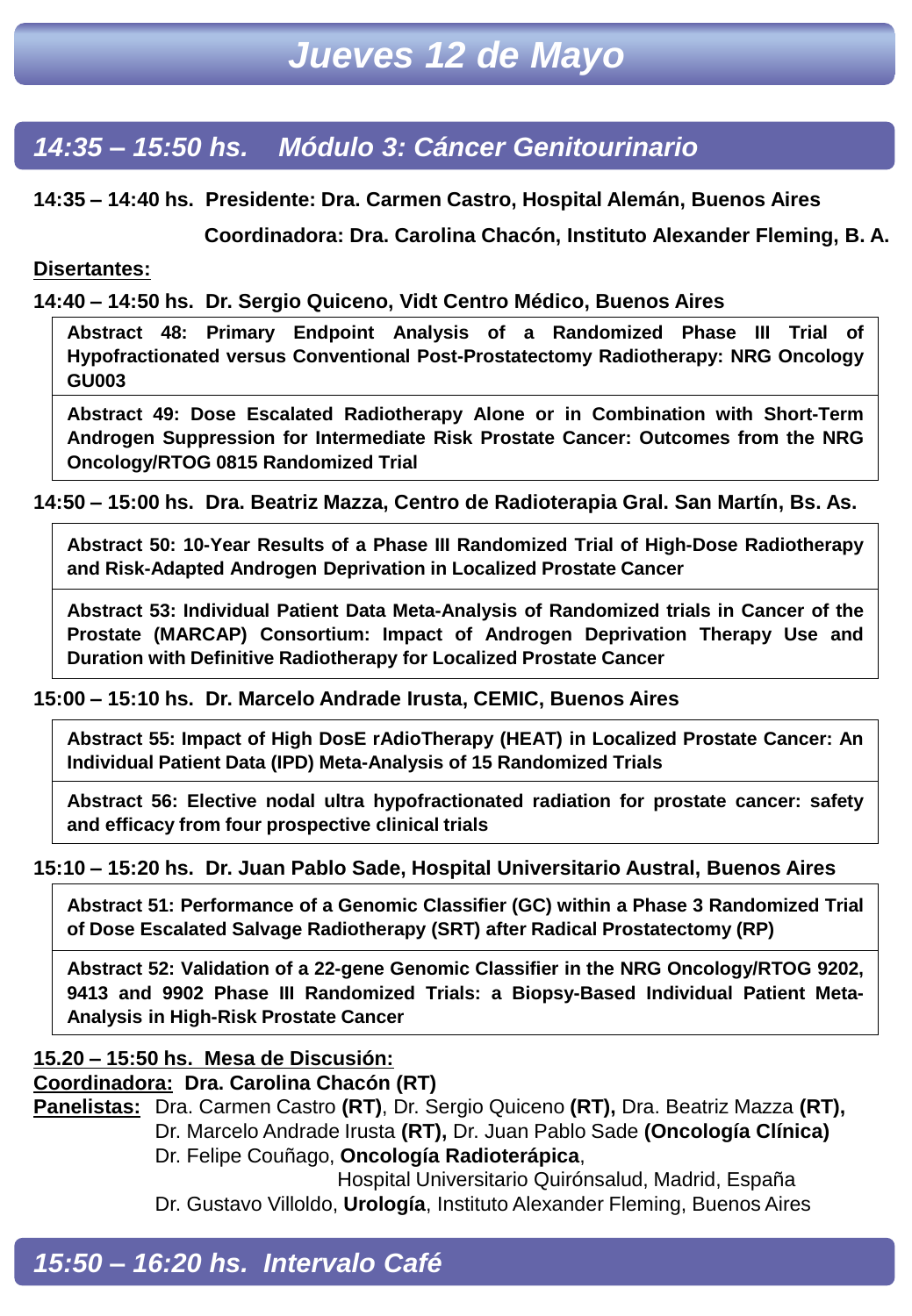### *18:20 – 19:35 hs. Módulo 5: Hematología Oncológica 16:20 – 17:35 hs. Módulo 4: Hematología Oncológica*

**16:20 – 16:25 hs. Presidente: Dr. Oscar Gómez Orrego, Consultorio Privado de Radiaciones Gral. San Martín, Buenos Aires**

> **Coordinador: Dr. Juan José Galarraga, Centro de Oncología y Radioterapia, Mar del Plata, Buenos Aires**

#### **Disertantes:**

#### **16:25 – 16:35 hs. Dra. Ana Mabel Martínez, CEDITRIN, Buenos Aires**

**Abstract 78: PET-Based Quantification of Baseline Metabolic Tumor Burden Improves Risk Stratification in High-Risk Hodgkin Lymphoma: A Children's Oncology Group Study**

**Abstract 80: An international, multi-centre study of radiotherapy for bilateral indolent orbital adnexal lymphomas (IOAL)**

#### **16:35 – 16:45 hs. Dr. Ariel Gómez Palacios, Centro de Radioterapia Dean Funes, Córdoba**

**Abstract 81: The impact of surveillance imaging after curative intent radiotherapy for limited stage follicular lymphoma**

**Abstract 82: Radiotherapy bridging in patients with r/r high-grade lymphoma receiving CD19 CAR-T in the UK**

#### **16:45 – 16:55 hs. Dr. Luis Carvajal, Centro Médico Dean Funes, La Plata, Buenos Aires**

**Abstract 83: Predictors of Response to Very Low Dose Radiotherapy (4Gy) For Indolent B-Cell Lymphomas: Is 4Gy Also Suitable for Potentially Curable Patients?**

**Abstract 84: Clinical Outcomes of Post-transplant lymphoproliferative disease (PTLD): Role of radiation therapy in improvement of disease response**

#### **16:55 – 17:05 hs. Dra. Belén Nahir Raiden, Centro de Radioterapia Dean Funes, Córdoba**

**Abstract 85: Consolidative Radiotherapy Remains a Key Player in the Salvage Management of Hodgkin Lymphoma**

**Abstract 87: Radiation Therapy Can Be Safely Incorporated into Pre-transplant Treatment Regimens for Patients with Multiple Myeloma**

#### **17:05 – 17:35 hs. Mesa de Discusión:**

#### **Coordinador: Dr. Juan Galarraga (RT)**

**Panelistas:** Dr. Oscar Gómez Orrego **(RT)**, Ana Mabel Martínez **(RT)**, Dr. Luis Carvajal **(RT),**  Dr. Ariel Gómez Palacios **(RT),** Dr. Belén Nahir Raiden **(RT)** Dra. Astrid Pavlovsky, **Onco-Hematología**, Centro Médico FUNDALEU, Bs. As.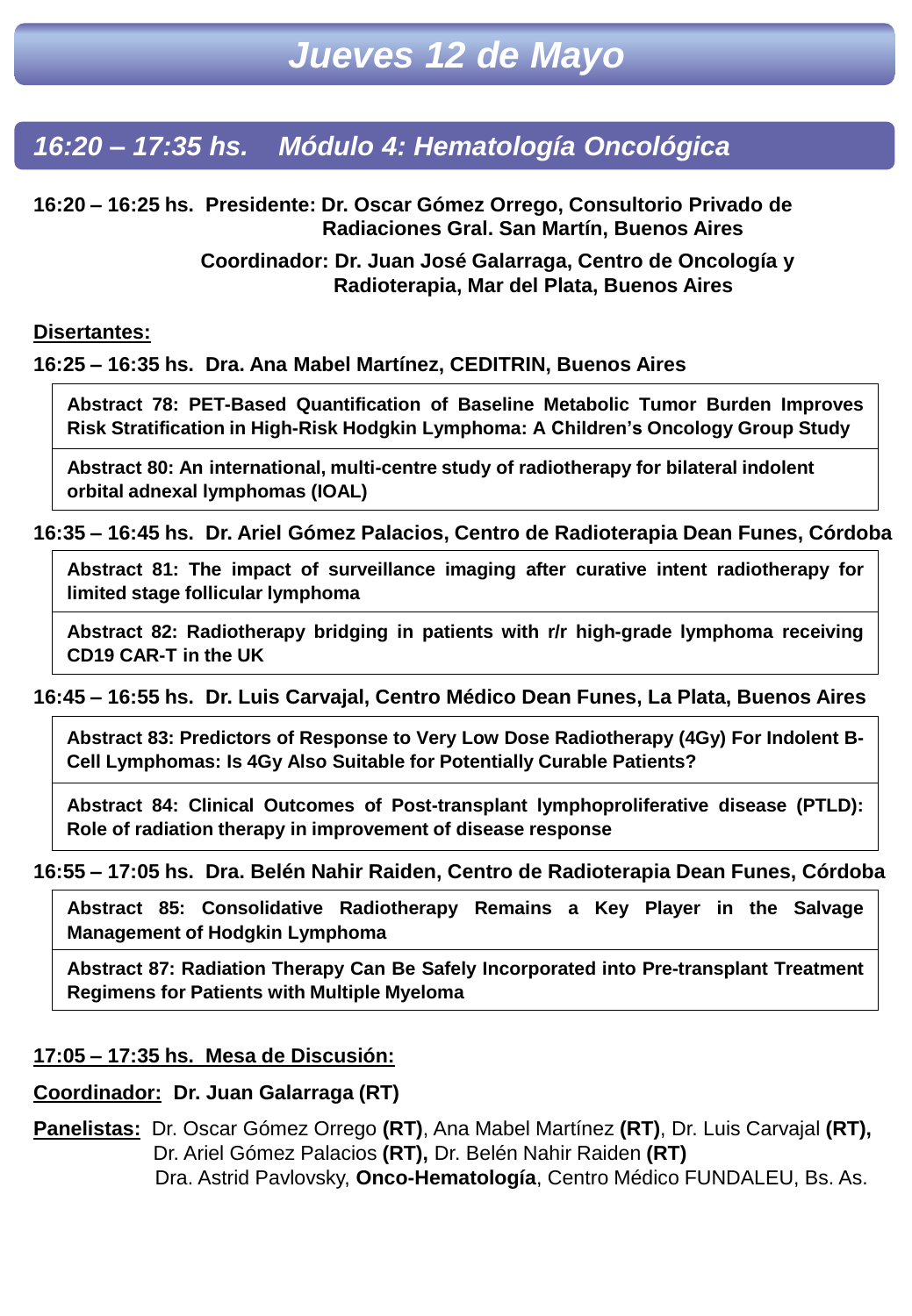### *08:30 – 12:30 hs. Acreditación*

### *09:00 – 10:15 Módulo 5: Sistema Nervioso Central*

**09:00 – 09:05 hs. Presidente: Dr. Lucas Caussa,**

**Centro de Radioterapia Dean Funes, Córdoba**

**Coordinadores: Dr. Ignacio Sisamón, Centro de Oncología y Radioterapia, Mar del Plata Dr. José Máximo Barros, Hospital Universitario Austral, Buenos Aires**

**Disertantes:**

**09:05 – 09:15 hs. Dra. Silvia Hansing, Centro Oncológico Integral "COI", Neuquén** 

**Abstract 10: Phase I Dose Escalation Trial of Hypofractionated Radiosurgery for Large Intact or Resected Brain Metastases**

**Abstract 9: Long-Term Outcomes of a Prospective Clinical Trial of Proton Craniospinal Irradiation for Leptomeningeal Metastasis**

**09:15 – 09:25 hs. Dr. Gastón Lemoine, Instituto de Radiaciones, Salta**

**Abstract 8: A randomized trial of short-course versus conventional radiotherapy with concomitant and adjuvant temozolomide in patients 18 to 70 years of age with glioblastoma**

**Abstract 12: Dose-Escalated Accelerated Hypofractionation for Patients with a Newly Diagnosed Glioblastoma: A Pooled International Study**

#### **09:25 – 09:35 hs. Dr. Diego Gronovich, Vidt Centro Médico, Buenos Aires**

**Abstract 15: Higher Radiation Doses to Motor Regions Predict Decline in Fine Motor Skills After Brain RT: NTCP Analysis of a Prospective Trial**

**Abstract 16: Fractionated Proton Beam Radiation Therapy and Hearing Preservation for Vestibular Schwannoma: Preliminary Analysis of a Prospective Phase 2 Clinical Trial**

#### **09:35 – 09:45 hs. Dr. Gerardo Gabriel Heinrich, Centro de RT Río Cuarto, Córdoba**

**Abstract 13: 18F-DOPA-PET-Guided Re-Irradiation for Recurrent High-Grade Glioma: Initial Results of a Phase II Trial**

**Abstract 17: Frameless MLC-Based Radiosurgical Thalamotomies on the Modern Linear Accelerator Platform ― Prospective Phase I/II Clinical Trial Results**

#### **09:45 – 10:15 hs. Mesa de Discusión:**

**Coordinadores:** Dr. Ignacio Sisamón **(RT)**, Dr. José Máximo Barros **(RT)**

**Panelistas:** Dr. Lucas Caussa **(RT)**, Dra. Silvia Hansing **(RT),** Dr. Gastón Lemoine**(RT),**

Dr. Diego Gronovich **(RT)**, Dr. Gerardo Gabriel Heinrich **(RT)**

Dr. Jorge Mandolesi, **Neurocirugía,** Instituto FLENI, Buenos Aires

Dra. Carmen Rubio **(RT),** Hospital Universitario HM Sanchinarro, Madrid, España

Dr. Alejandro Muggeri, **Oncología,** Instituto FLENI, Buenos Aires

Dr. Mauricio Luongo **(RT),** Clínica COR, Montevideo, Uruguay

Dr. Fernando Saguier, **Neuroradiología,** Hospital Universitario Austral, Bs. As.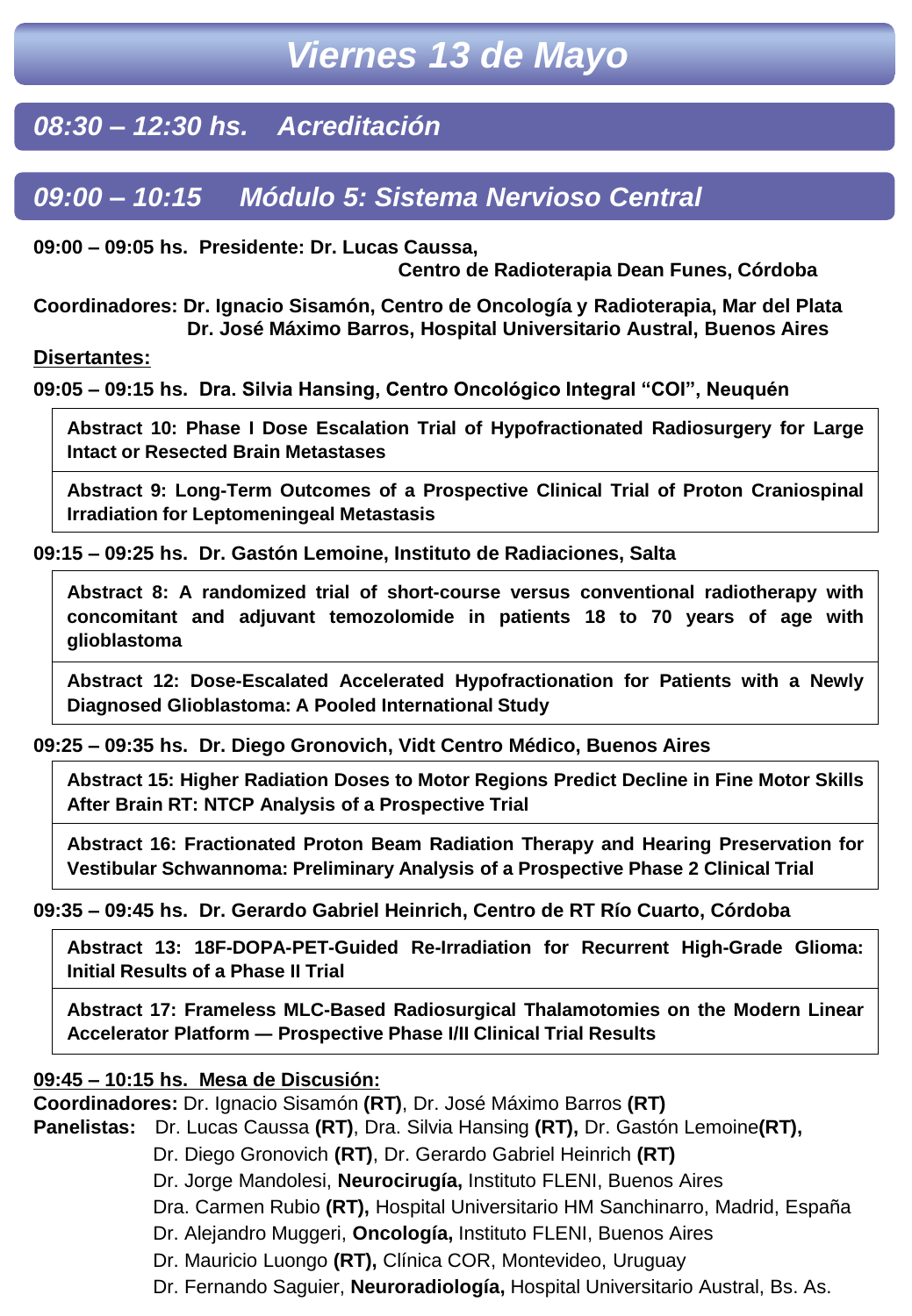### *10:15 – 11:20 hs. Módulo 6: Cáncer de Mama*

**10:15 – 10:20 hs. Presidente: Dra. Patricia Bruno, CEPROR, Villa María, Córdoba**

**Coordinadora: Dra. Verónica Vázquez Balcarce, CEDITRA, Bs. As.**

#### **Disertantes:**

**10:20 – 10:25 hs. Dra. Luisa Rafailovici, Vidt Centro Médico, Buenos Aires (A Confirmar)**

**Abstract 1: Elective internal mammary node irradiation in women with node-positive breast cancer: Results of a randomized, phase 3 trial.**

#### **10:25 – 10:35 hs. Dra. Vanesa Krakobsky, Mevaterapia Oncología Radiante, Bs. As.**

**Abstract 2: MC1635: Randomized Phase III Trial Of Hypofractionated Radiotherapy To The Whole Breast After Breast Conserving Surgery**

**Abstract 3: OPAR: A Multicenter Phase II Randomized Trial of Fractionation Schedules for Once-a-Day Accelerated Partial Breast Irradiation (APBI)**

#### **10:35 – 10:45 hs. Dr. Ernesto Korbenfeld, Hospital Brítánico, Buenos Aires**

**Abstract 5: Local therapy outcomes and toxicity from the ATEMPT trial (TBCRC 033), A Phase II randomized trial of adjuvant T-DM1 vs TH in women with stage I HER2 positive breast cancer**

**Abstract 6: One-Year Toxicity Report of the RADIOPARP Phase I Trial Evaluating Olaparib With Radiotherapy for Triple Negative Breast Cancer**

#### **10:45 – 10:50 hs. Dra. Ana Díaz Gavela,**

**Hospital Universitario Quirónsalud, Madrid, España**

**Abstract 7: Evaluation of Cardiotoxicity in HER-2 Positive Breast Cancer Patients Treated with Radiation Therapy and Trastuzumab**

#### **10:50 – 11:20 hs. Mesa de Discusión:**

#### **Coordinador: Dra. Verónica Vázquez Balcarce (RT)**

**Panelistas:** Dra. Patricia Bruno **(RT)**, Dra. Luisa Rafailovici **(RT),** Vanesa Krakobsky **(RT),** Dr. Ernesto Korbenfeld **(Oncología Clínica),** Dra. Ana Díaz Gavela **(RT)** Dra. Cristina Noblía, **Mastología,** Sanatorio Otamendi, Buenos Aires

*11:20 – 11:50 hs. Intervalo Café*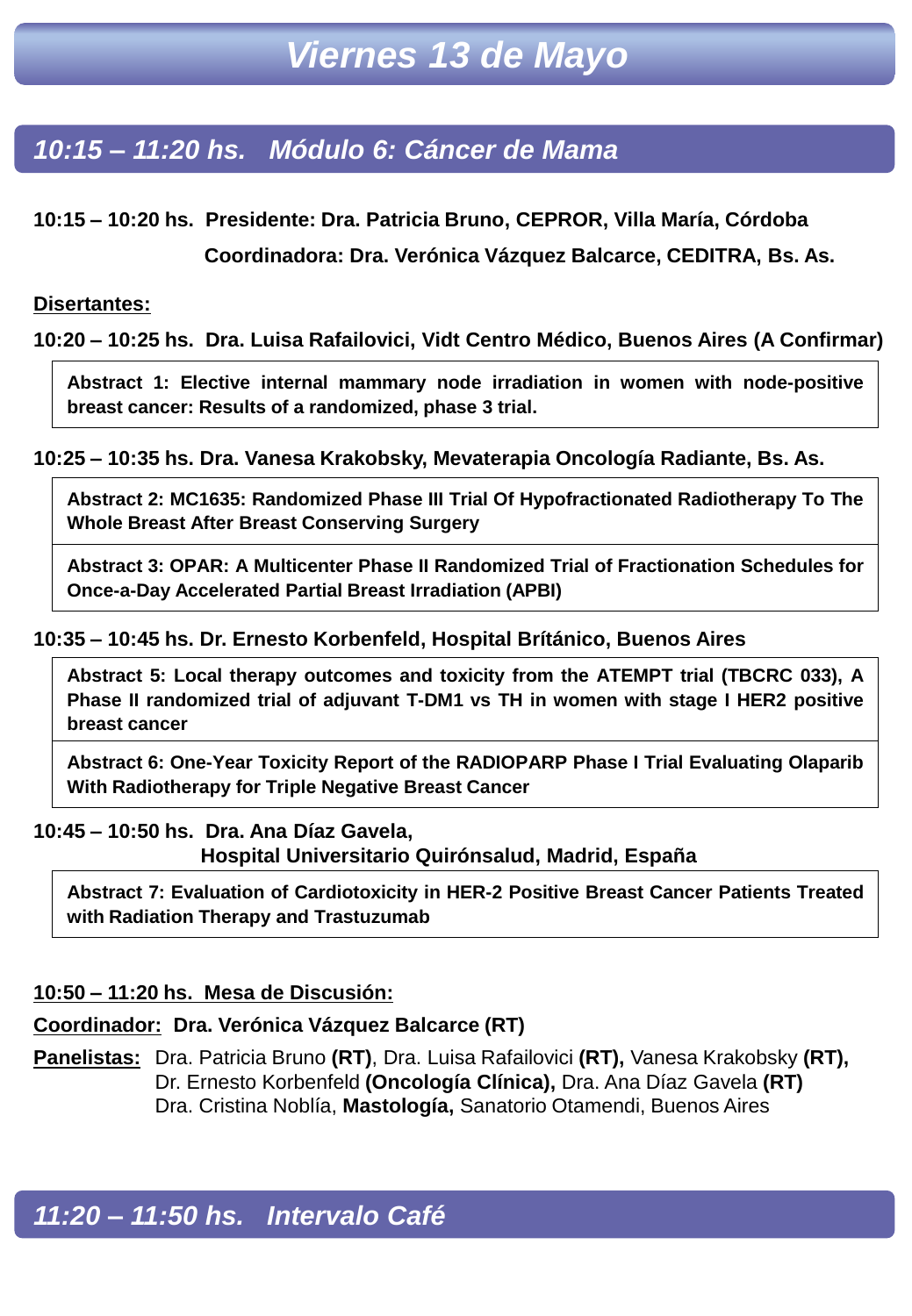### *11:50 – 13:05 hs. Módulo 7: Cáncer Gastrointestinal*

**11:50 – 11:55 hs. Presidente: Dr. Carlos Donoso,**

**Centro de Radioterapia CITO, San Isidro, Buenos Aires**

**Coordinadora: A Confirmar**

**Disertantes:**

**11:55 – 12:05 hs. Dra. Mabel Sardi, Mevaterapia Oncología Radiante, Buenos Aires**

**Abstract 38: Long-term Patient-Reported Quality of Life and Functional Outcomes After Chemoradiation Using Intensity Modulated Radiotherapy for Anal Cancer**

**Abstract 39: Multi-Institutional Comparison of SC-TNT and LC-TNT for Rectal Cancer Non-Operative Management**

**12:05 – 12:15 hs. Dra. Clara Rojas Castillo, Vidt Centro Médico, Bs. As.**

**Abstract 40: High SMAD4 Expression is Associated with Better Clinical Outcomes in Patients with Resectable Pancreatic Cancer: An analysis of NRG Oncology/RTOG 9704**

**Abstract 42: β-catenin is independently associated with outcome in pancreatic cancer: An analysis of NRG Oncology/RTOG 9704**

**12:15 – 12:25 hs. Dr. José Capraro Fuentes,**

**Centro de Radioterapia CITO, San Isidro, Buenos Aires**

**Abstract 41: Exclusive chemoradiotherapy with or without radiation dose escalation in esophageal cancer: multicentre phase 2/3 randomized trial CONCORDE (PRODIGE-26)**

**Abstract 44: Increased Esophageal Perforation after Combination of Anti-PD-1 Immunotherapy with Radiotherapy for Esophageal Carcinoma**

**12:25 – 12:35 hs. Dr. Augusto Alva, Mevaterapia Oncología Radiante, Buenos Aires**

**Abstract 45: Prospective Validation of the Magnetic Resonance Tumor Regression Grade (MR-TRG) and Correlation with Pathologic Endpoints Score In NRG Oncology GI002**

**Abstract 46: The Feasibility of Quality Assurance in the TOPGEAR International Phase III Clinical Trial of Neoadjuvant Chemoradiotherapy for Gastric Cancer (An Intergroup Trial of the AGITG/TROG/EORTC/CCTG)**

#### **12:35 – 13:05 hs. Mesa de Discusión:**

#### **Coordinadora: A Confirmar**

**Panelistas:** Dra. Clara Rojas Castillo **(RT)**, Dra. Mabel Sardi **(RT),** Dr. Carlos Donoso **(RT),** Dra. José Capraro Fuentes **(RT)**, Dr. Augusto Alva **(RT),**

> Dr. Eduardo Huertas, **Cirugía,** Instituto Alexander Fleming, Buenos Aires Dr. Mario Barugel, **Oncología Clínica,** Ex Médico Hospital Udaondo, Bs. As. Dra. Lorena Savluk, **Diagnostico por Imágenes,** Hospital Italiano, Bs. As.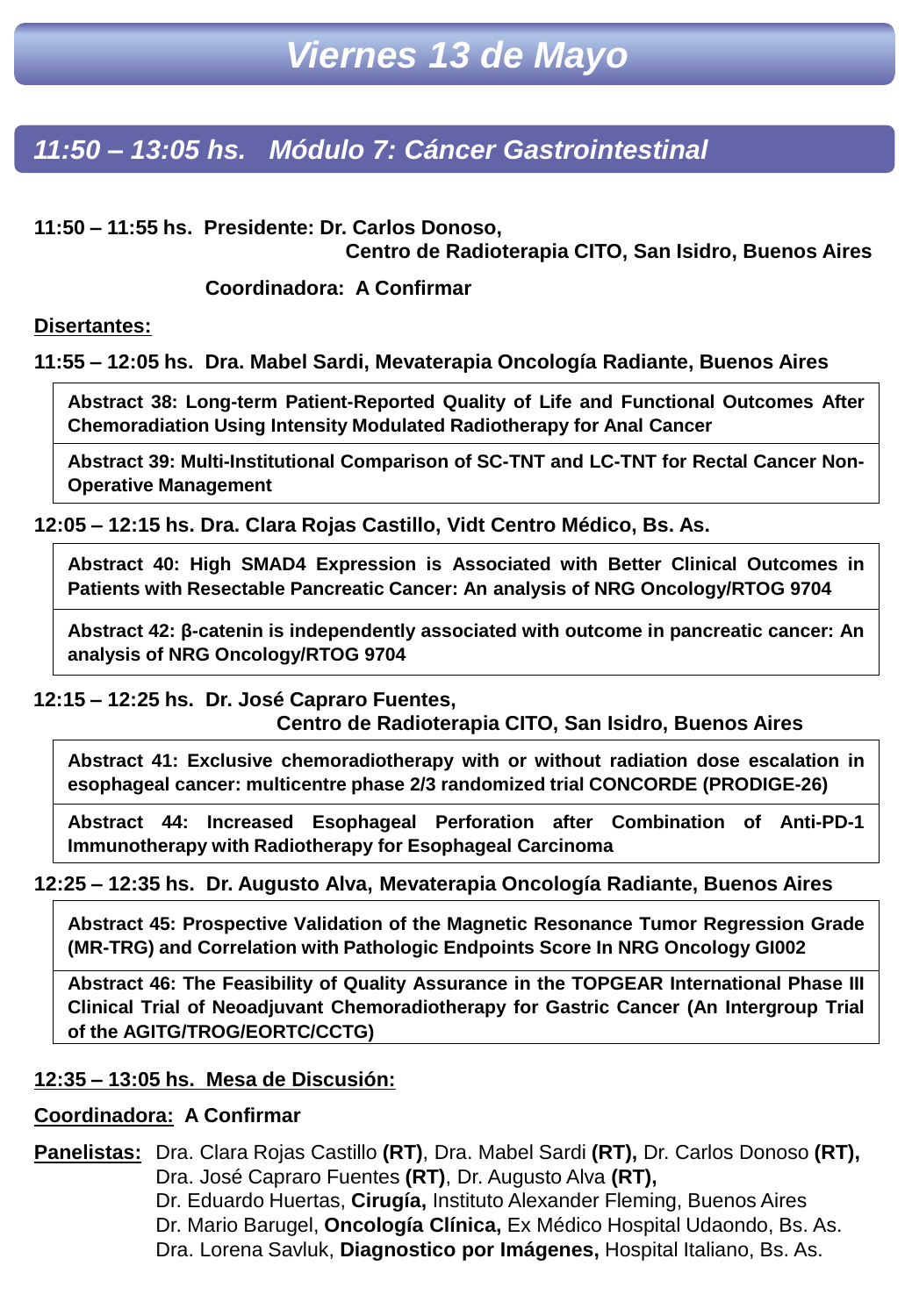*13:05 – 13:35 hs. Simposio VARIAN*

*13:35 – 14:35 hs. Intervalo: Lunch SATRO*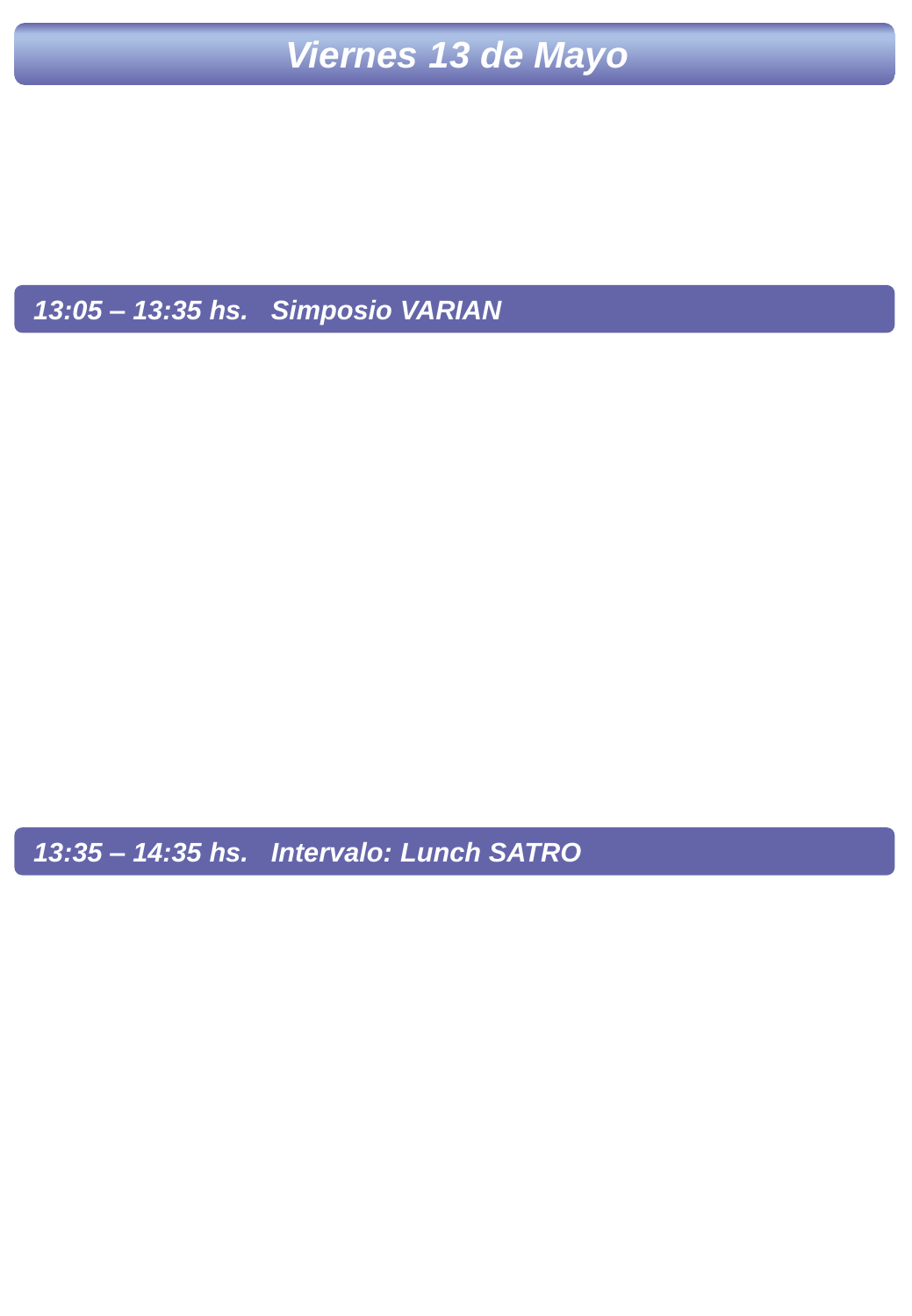*14:35 – 15:45 hs. Módulo 8: Cáncer Ginecológico*

**14:35 – 14:40 hs. Presidente: Dr. Mauro Mattio, Vidt Centro Médico, Buenos Aires**

**Coordinador: Dr. Gustavo Sarria,**

**Instituto Nacional de Enfermedades Neoplásicas (INEN), Lima, Perú**

#### **Disertantes:**

**14:40 – 14:50 hs. Dr. Gastón Lemoine, Instituto de Radiaciones, Salta**

**Abstract 59: Stereotactic Pelvic Adjuvant Radiation Therapy in Cancers of the Uterus (SPARTACUS): A Multicenter Prospective Trial Evaluating Acute Toxicities and Patient Reported Outcomes**

**Abstract 60: Phase I Dose Escalation Clinical Trial of Stereotactic Body Radiation Therapy (SBRT) for Limited Locoregional Recurrences of Ovarian Cancer**

#### **14:50 – 15:00 hs. Dra. Luciana Brun, Centro de Radioterapia Dean Funes, Córdoba**

**Abstract 62: Prophylactic Extended-Field Irradiation vs. Pelvic Irradiation in Cervical Cancer Patients With 2018 FIGO IIIC1 Diseases**

**Abstract 64: The Role of Stereotactic Body Radiotherapy (SBRT) in Oligometastatic and Oligoprogressive Gynecologic Malignancies: A Multi-Institutional Pooled Analysis**

#### **15:00 – 15:15 hs. Dr. Andrés Quintero, Terapia Radiante, La Plata, Buenos Aires**

**Abstract 58: Weekly cisplatin versus triweekly docetaxel plus cisplatin with concurrent chemoradiation in post-operative treatment for cervical cancer with high-risk pathological factors: A randomized controlled phase III trial from a single institution**

**Abstract 61: Chemoradiation with or without Metformin in Locally Advanced Cervical Cancer: Phase II Randomized Trial**

**Abstract 65: Prognostic Impact of Mismatch Repair Deficiency in High- and Low-Intermediate Risk, Early-Stage Endometrial Cancer Following Vaginal Brachytherapy**

#### **15:15 – 15:45 hs. Mesa de Discusión:**

#### **Coordinador: Dr. Gustavo Sarria (RT)**

**Panelistas:** Dr. Mauro Mattio **(RT)**, Dr. Gastón Lemoine **(RT)**, Luciana Brun **(RT),** Dr. Andrés Quintero **(RT)**

Dr. José Saadi, **Cirugía Oncológica,** Hospital Italiano, Buenos Aires Dra. Liliana Zamora, **Oncología Clínica,** Hospital Italiano, Buenos Aires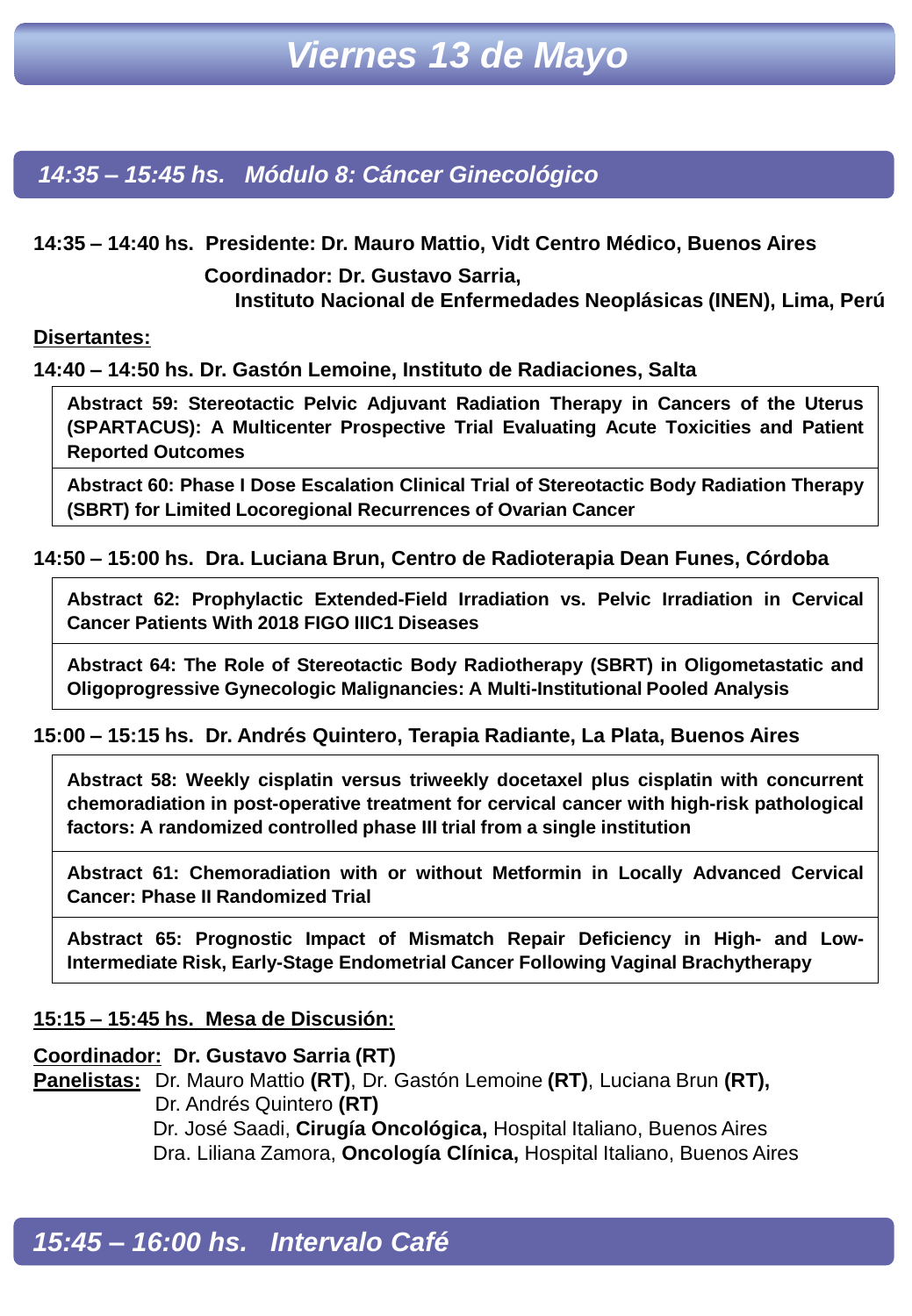*16:00 – 17:10 hs. Módulo 9: Cuidados Paliativos Organizado por el Capítulo de Jóvenes Radioterapeutas de SATRO*

**16:00 – 16:05 hs. Presidente: Dr. Javier Otero, Hospital Universitario Austral, Bs. As.**

**Coordinadora: Dra. Marina Peña Huertas, Hospital Universitario Quirónsalud, Madrid, España**

#### **Disertantes:**

**16:05 – 16:10 hs. Dr. Matías Zapata, Hospital Universitario Austral, Buenos Aires** 

**Abstract 108: Population Based Phase II Trial of Stereotactic Ablative Radiotherapy (SABR) for up to 5 Oligometastases: Preliminary Results of the SABR-5 trial**

**16:10 – 16:20 hs. Dra. Taire Brito, Vidt Centro Médico, Buenos Aires**

**Abstract 111: Assessment of Treatment Response and Re-bleeding after Palliative Radiation Therapy for Bleeding Gastric Cancer: A Longitudinal Multicenter Prospective Observational Study**

**Abstract 109: Prospective characterization of circulating tumor cell kinetics in patients with oligometastatic disease receiving definitive radiation therapy**

#### **16:20 – 16:30 hs. Dra. Carolina Arzuaga Barreneche, Instituto Ángel Roffo, Bs. As.**

**Abstract 112: Impact of Volumetric Burden of Metastatic Lesions on Outcomes in Extracranial Oligometastatic Patients: A Multi-Institutional Study**

**Abstract 117: Predictors of Skeletal Related Events in Patients Treated with Surgical Stabilization for Bone Metastases With or Without Radiotherapy**

**16:30 – 16:40 hs. Dr. Kenzo Higa, Mevaterapia Oncología Radiante, Buenos Aires**

**Abstract 113: Phase II clinical trial of separation surgery followed by stereotactic body radiotherapy for metastatic epidural spinal cord compression**

**Abstract 114: Development and internal validation of an RPA-based model predictive of pain flare incidence after spine SBRT**

#### **16:40 – 17:10 hs. Mesa de Discusión:**

**Coordinadora: Dra. Marina Peña Huertas, Radioncólogia, Hospital Universitario Quirónsalud, Madrid, España**

**Panelistas:** Dr. Javier Otero **(RT),** Dr. Matías Zapata **(RT),** Dra. Taire Brito **(RT),** Dra. Carolina Arzuaga Barreneche **(RT)**, Dr. Kenzo Higa **(RT)** Dra. Carolina Passarella, **Oncología Clínica,** Hospital Universitario Austral, BA Dra. Mariana Fiorani, **Médica Paliativista**, Universidad Favaloro, Buenos Aires